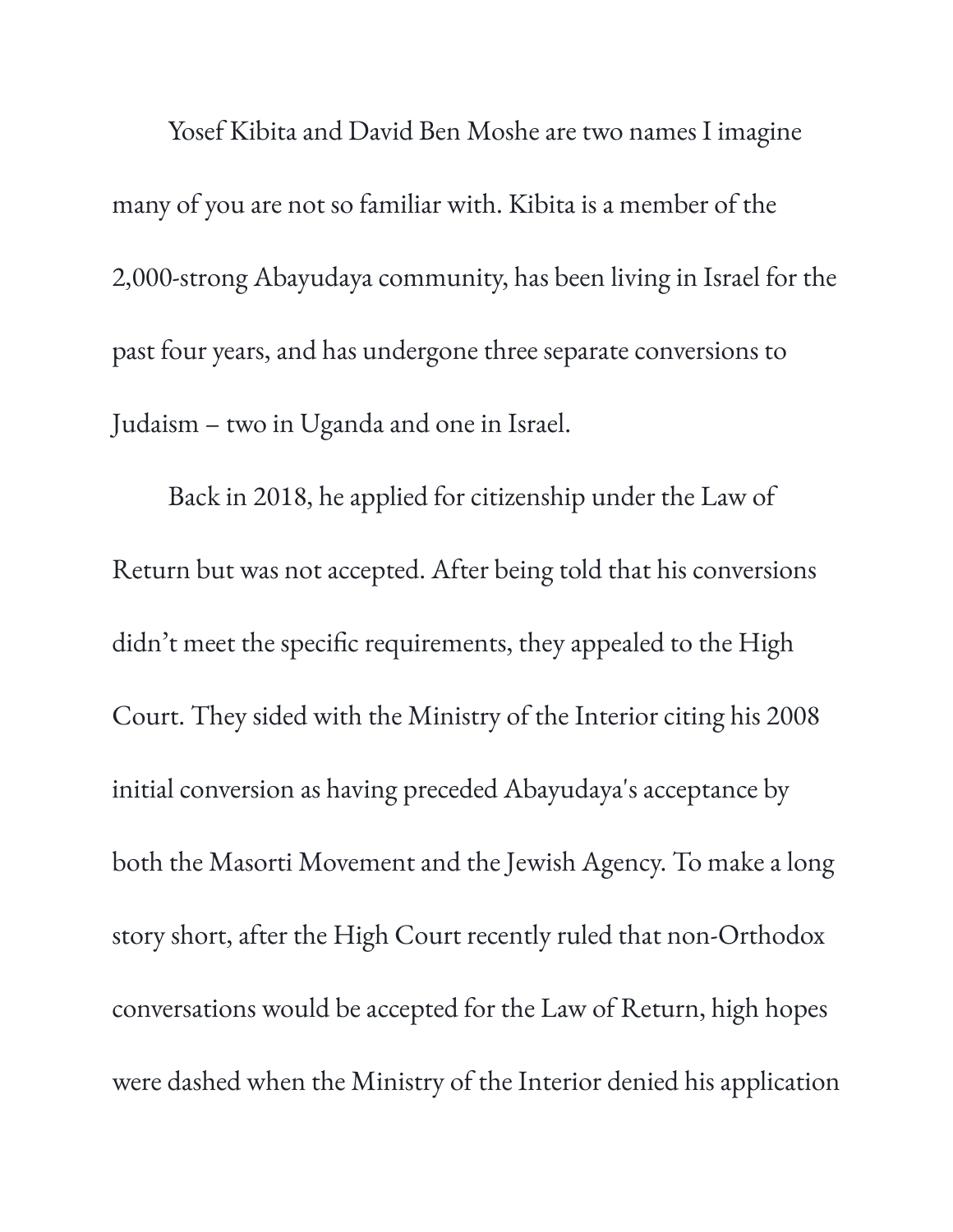for aliyah and gave him a hard deadline to leave the country before his appeal could even be heard. Needless to say, bad news.

Ben Moshe, a native of Baltimore has been on a hunger strike recently after the very same Ministry of the Interior denied his request for citizenship. He has been living in Israel for 4 years, married to an Israeli, with two children where they are members of a Jewish community in Beer Sheva. The rationale given for his rejection was that he had a criminal record from his time in America and that he hadn't spent the required 9 months with the community with whom he converted, a technicality of the Law of Return rarely enforced.

I share these anecdotes with a pit in my stomach a pain in my soul. I have spent 3 of the best years of my life in Israel in addition to 5 intensely formative summer periods. I haven't been to Israel since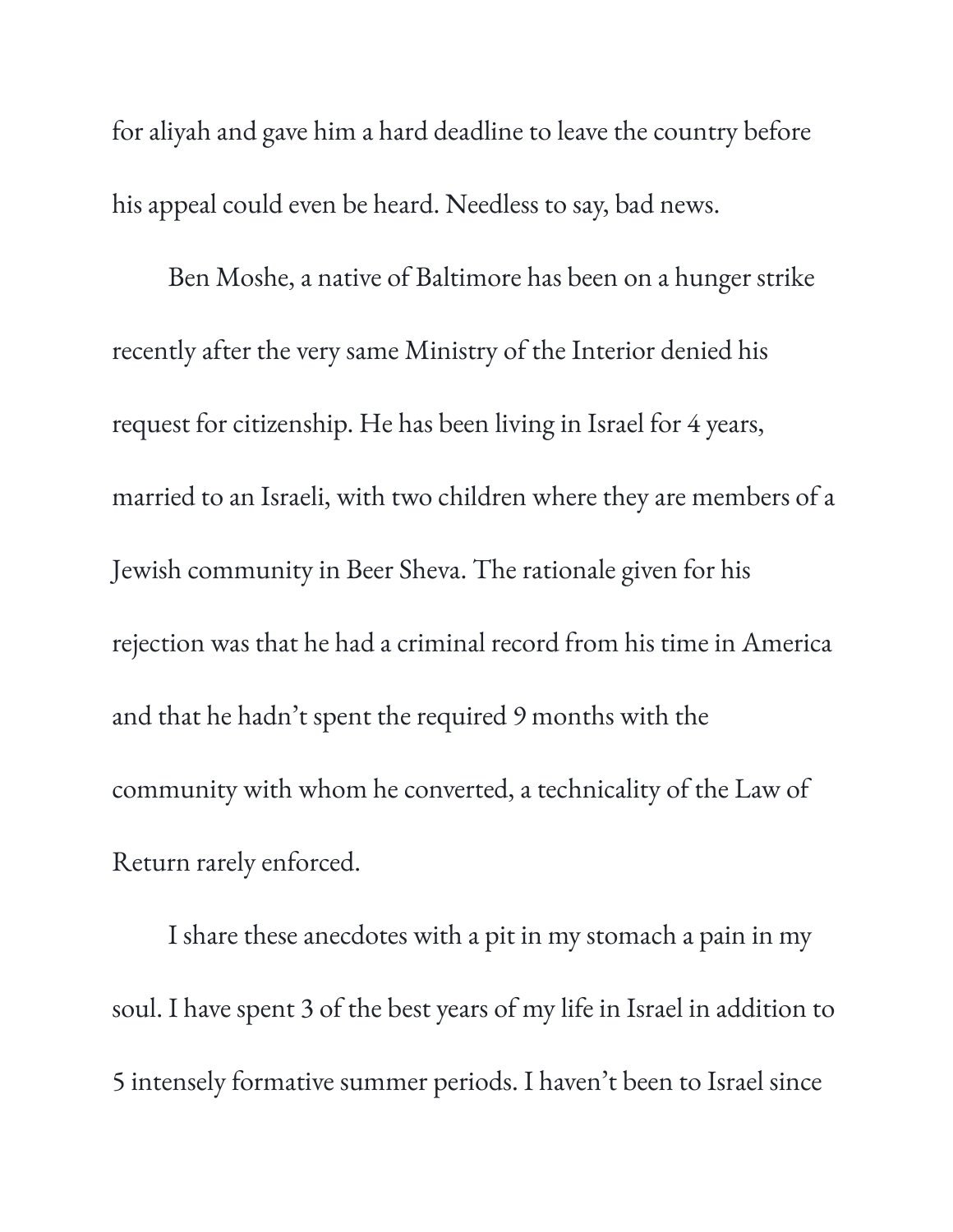2016 and I so sorely miss being there, hearing the sounds of Hebrew floating on the breeze, hiking on her trails, and learning her influential Torah. One thing I don't miss though are these stories. Those that involve the humanity of those who don't look quite so Israeli, those who are not part of the Orthodox hegemony, and anyone else on the periphery. It was made real for me, when my good friend in Israel was interrogated during our year of study there to get his student visa because he was a Jew by choice. My friend who had caused great pains to his birth family to cast his lot with our people was told maybe he wasn't Jewish enough by the state of the Jewish people.

It' s so hard to continue to read these narratives. No matter where you fall on the Israeli political spectrum, those of us who identify as members of the Conservative movement should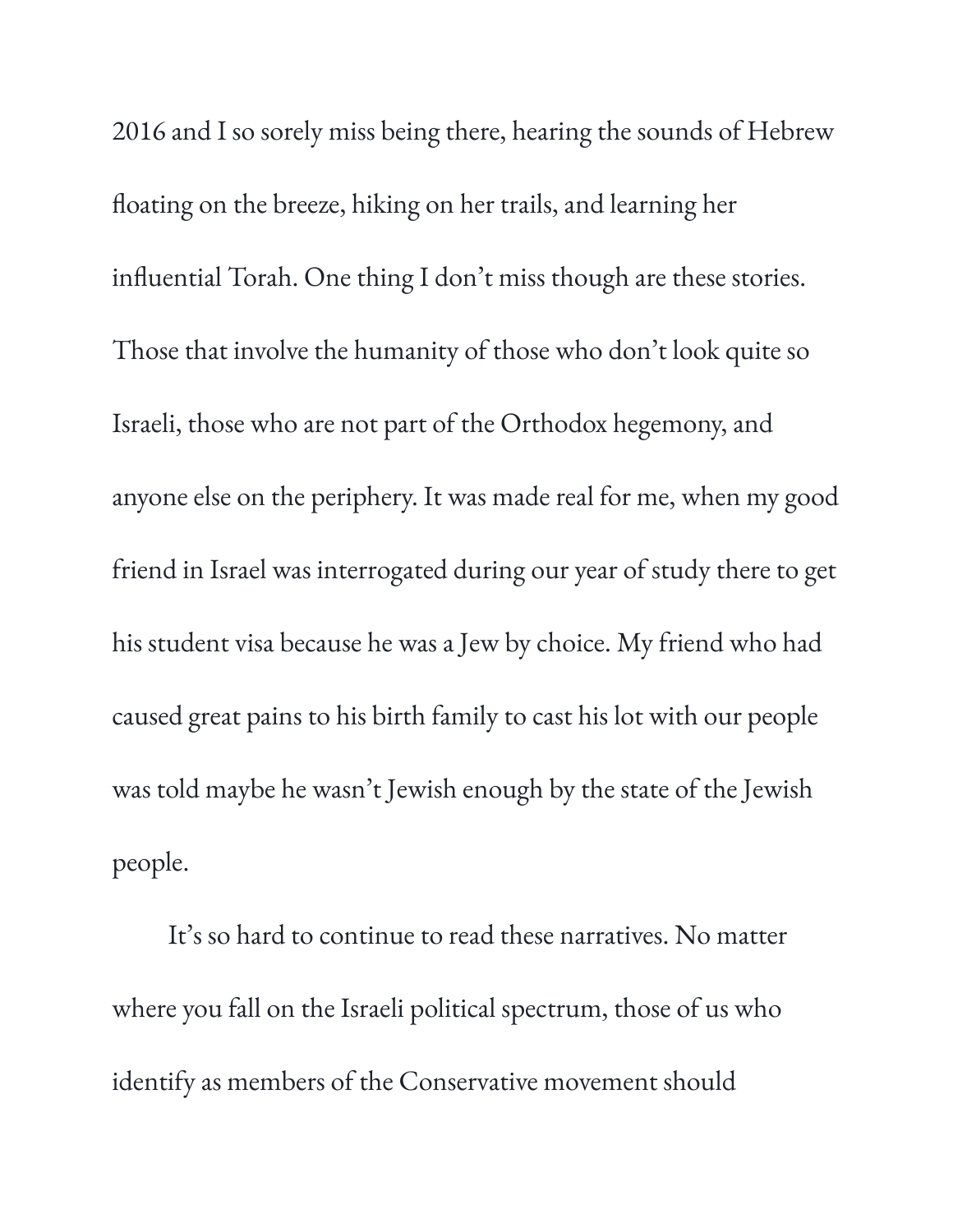understand what this is saying to us. In essence, Kibita ' s denial was due to the Ministry ' s belief that the study process he went through wasn't enough. As my teacher and former dean, Rabbi Bradley Artston said denying that the Abayudaya are authentically Jewish is on some level saying that my rabbinical school isn't an authentic rabbinical school and it' s saying that I'm not an authentic rabbi. Lawmakers from the Israeli Religious Action Committee, various politicians, and religious leaders are fighting the good fight but I wonder if they need our support, certainly in spirit and emotion but also financially, because as we know, money talks. I feel the mandate to fight for people like Yosef and David. Even with the latter' s case recently resolved, those of us here in the diaspora are part of a long chain of those who have power being able to go to bat for those lacking power.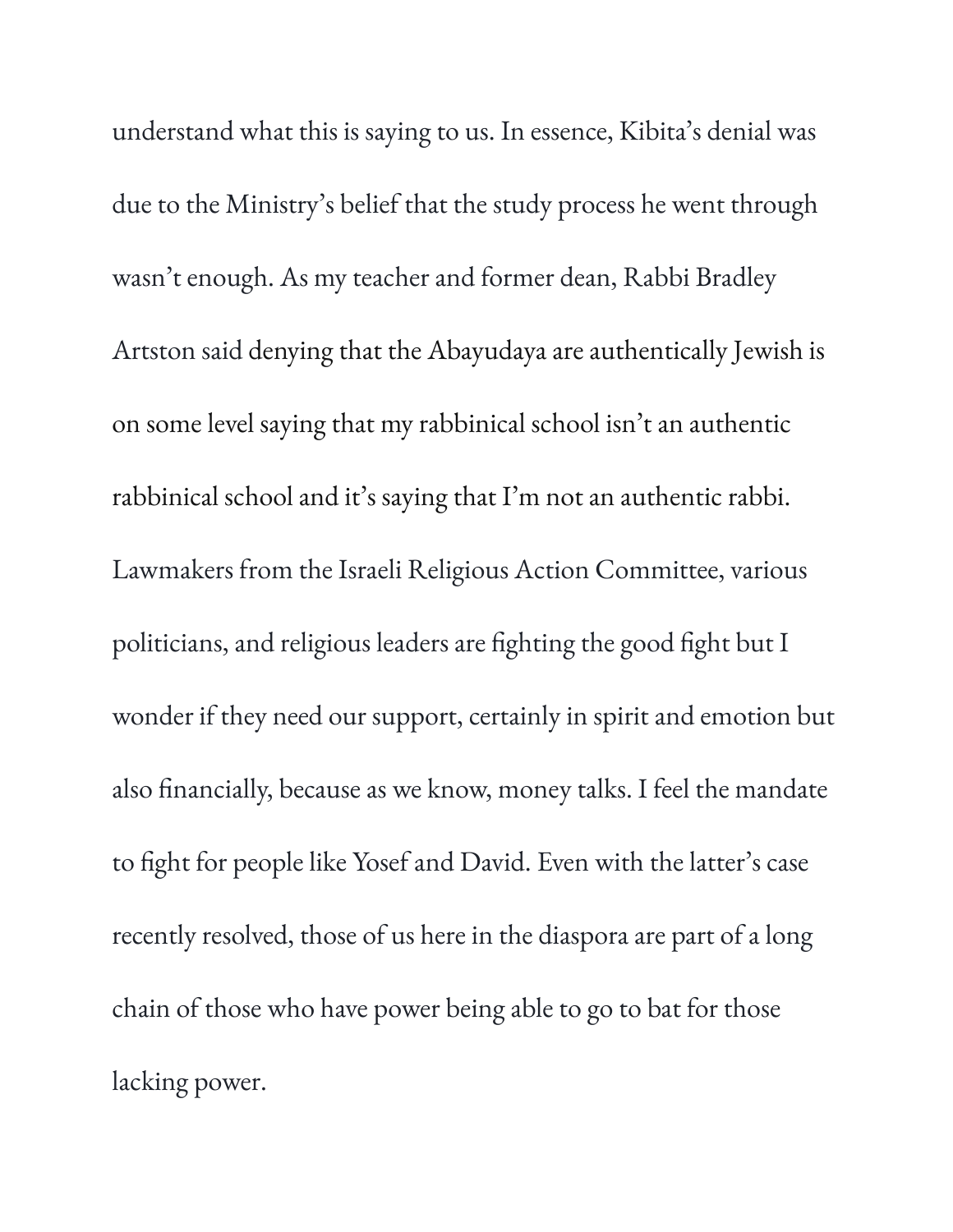In Parshat Beshalach, we are right on the cusp of one of the greatest miracles of our tradition, the crossing of the Sea of Reeds. We spend a lot of time talking about the word redemption with the Exodus story. But it's this moment in particular that is the 1st true moment of redemption because with the sea in front of them and the Egyptians behind them, the Israelites and Moses still need to come together.

Their true redemption could not come until there was unity. According to the Maharal of Prague, the moment at the Sea was unique. The Egyptians pursuing the Jews are mentioned in the singular, for it was a unified nation of Egypt – a civilization - that came to return the Jews. However, at Kriat Yam Suf, the Jewish nation finished for good their romance with Egyptian culture. Throughout Kriat Yam Suf the Egyptians are mentioned in the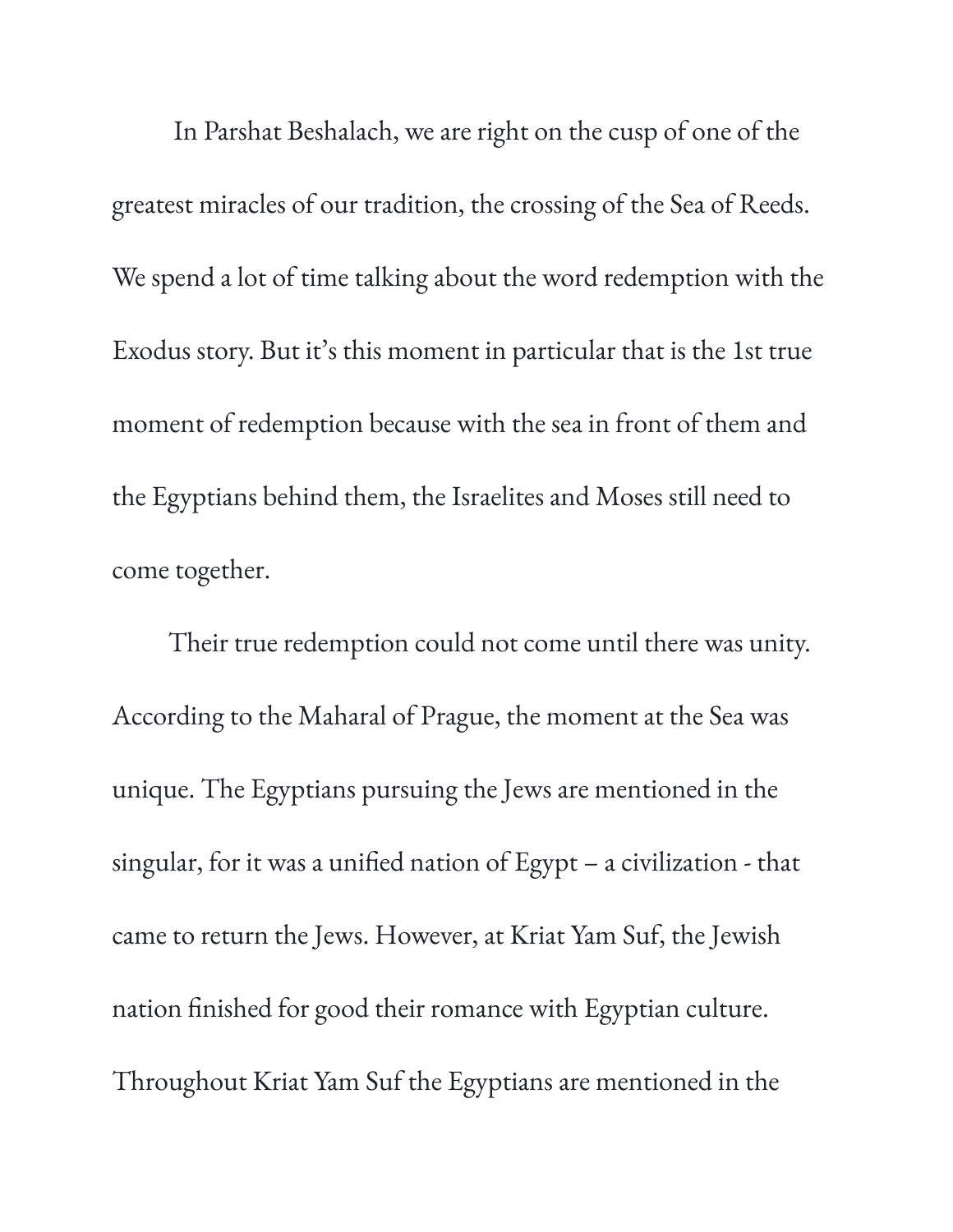singular, for it is as a nation and a civilization that they are being destroyed. In that same moment, the Jews and Moses are finally coalescing. They have realized the Egyptians will be no more, so they no longer need to fear. And Moses realizes they need him to bring them out from the fringes, from the mindset of slavery.

The Sefat Emet, in his introduction to the book of Exodus teaches about 3 different levels of redemption. 1) God brings forth the prisoners; 2) God delivers the humble; 3) God helps the poor.

His interpretation and explanation of "God delivers the humble" stuck me, especially as Moses ' greatest character trait is his humility. The Sefat Emet goes on "The humble are the righteous; they themselves are not really in exile, but they remain there only for the common good. Such was the case with Moses, who had already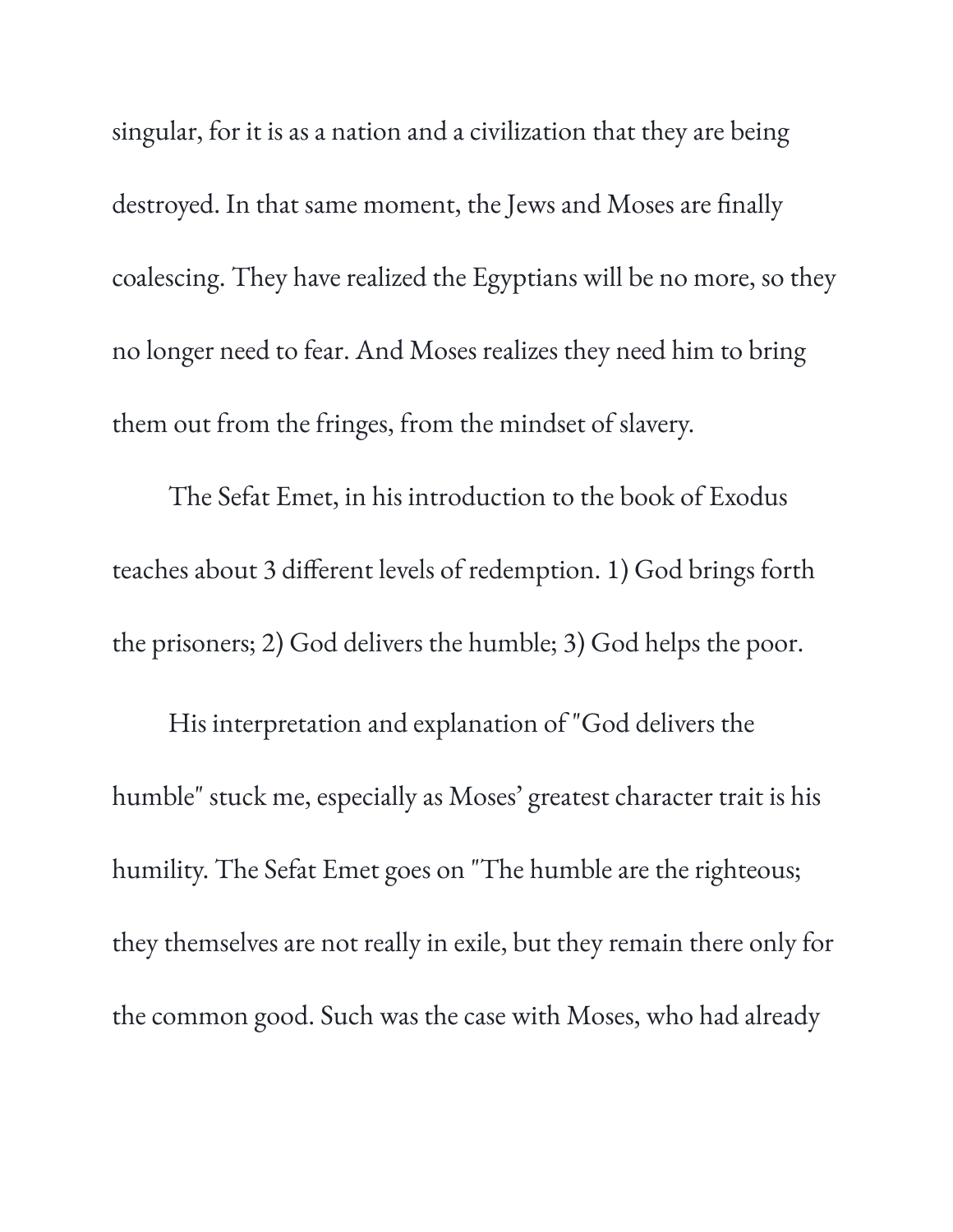been a shepherd. He was prepared for redemption. In essence he was no longer in exile at all, but was there just to redeem Israel."

This is remarkable. Moses, with no immediate personal need for redemption, chooses to leave the center to join the margins, to stand with the vulnerable, to experience the role God had chosen for him, precisely from the space in which redemption was so necessary. And at great risk.

We don't often think of this perspective of Moses ' journey. He has been saved, gone through all of his own trials and tribulations to find personal redemption. But the thing is, that singular redemption is not enough because as long as the people of Israel are still embroiled in the quagmire that is their escape from the physical and mental clutches of Egypt, Moses cannot actually experience real redemption. He chooses to stay there, to wield his privilege for good.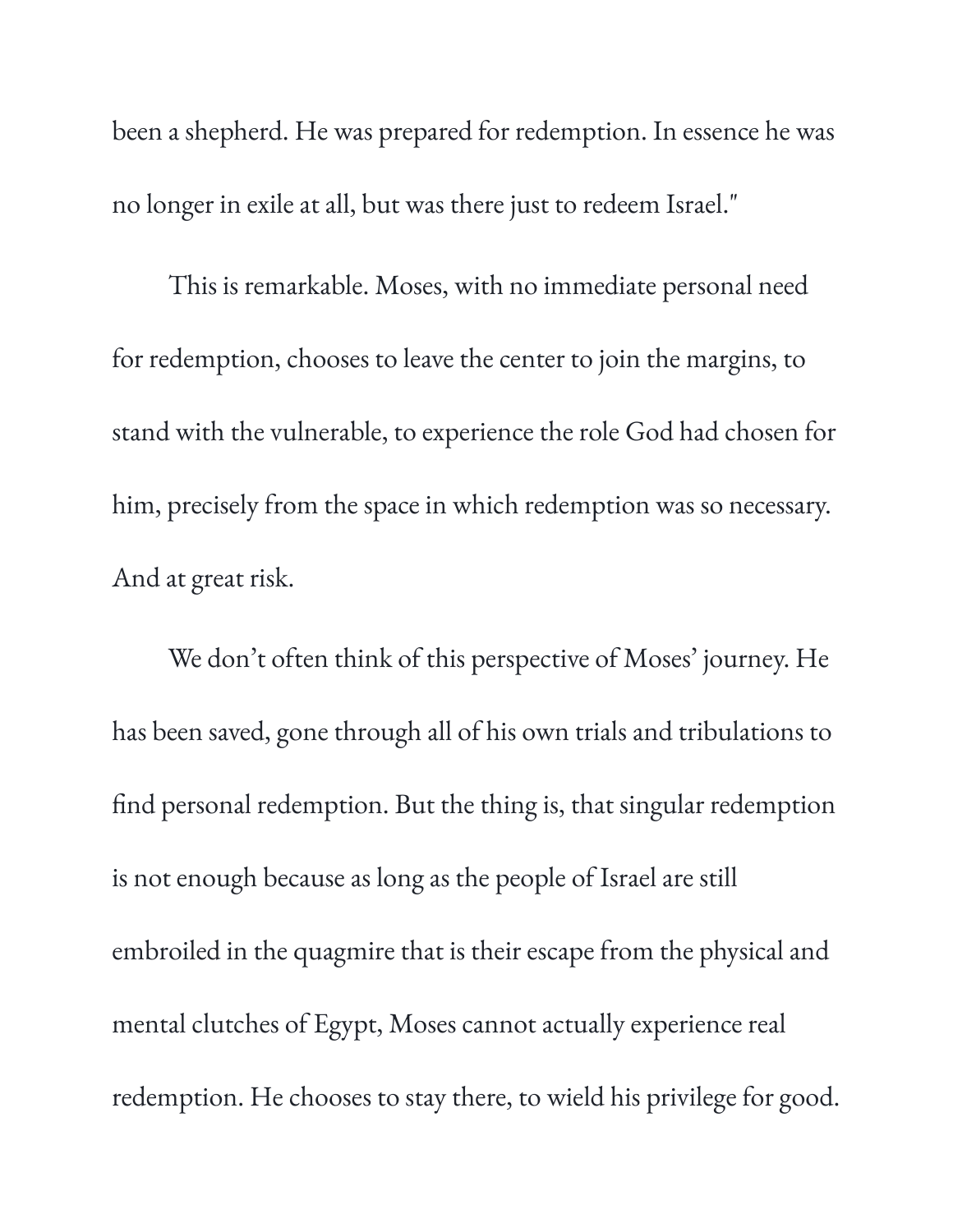It' s why in the moments before they jump into the sea, when the Israelites complain one more time to Moses, and Moses turns to God, God doesn't give Moses some magical answer. God tells Moses, "don't talk to me! I don't need your words now. Go to the people. Speak to them. Help them through this moment. You 're here because you chose to be here. You understood that they needed you. They're out-you're in. Bring them to redemption.

All power brokers operate from the perspective. In theory, they are living in a world free of burden. They can get what it is that they want: Torah or Redemption and not need for anything else. But in their positions, whether you think it from happenstance or divine will, they recognize something more potent. They are not free as long as there are people who are still toiling under oppression.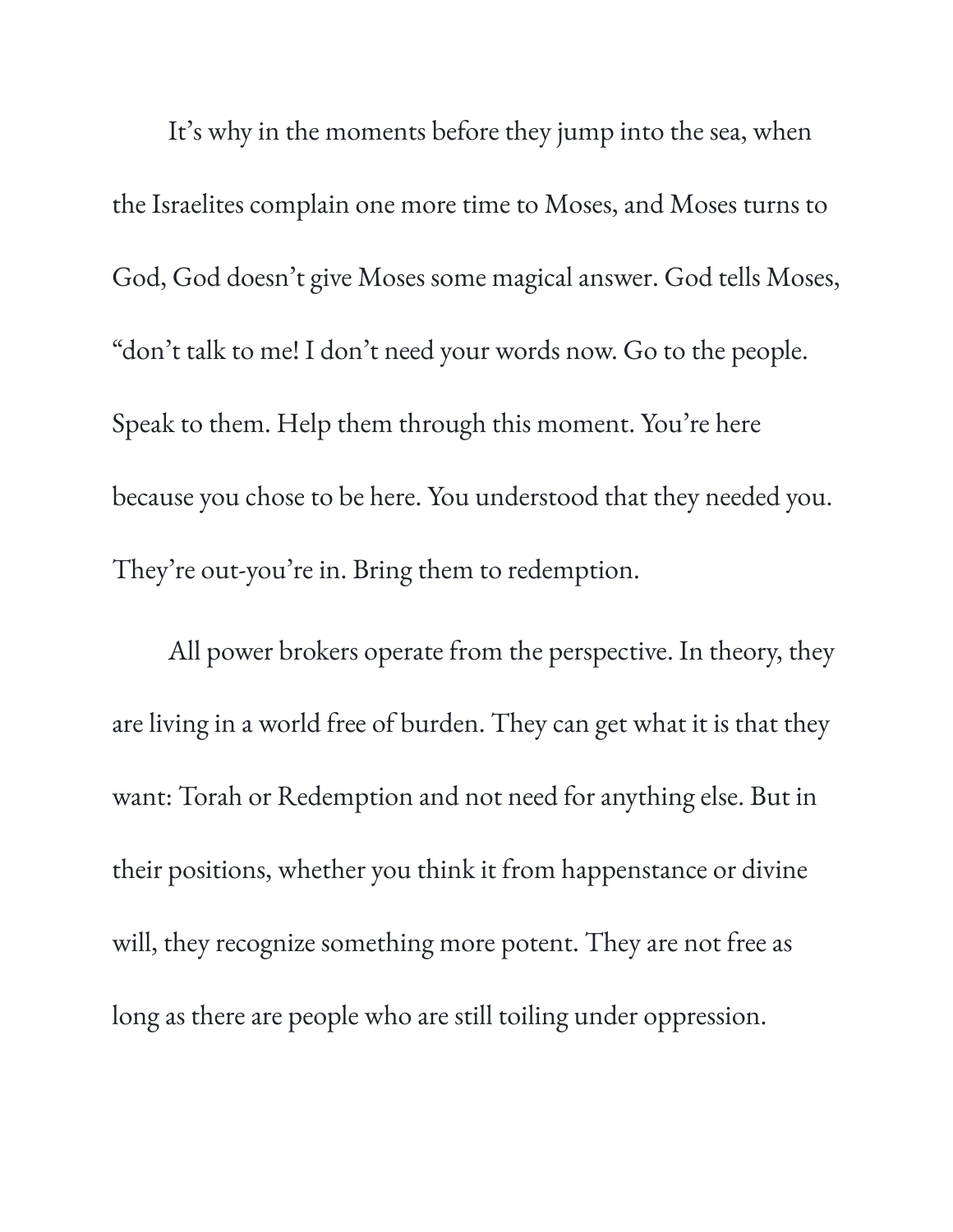Whether it' s a gatekeeper who is shutting the doors maliciously or a group of slavers that is mindlessly pursuing them to put them back in shackles, they need their leaders who are coming from a place of freedom. Those on the fringes need those in the center to look out for them. We can do that in our relationship with Israel. We can donate to this specific cause that the Masorti movement is collecting for. We can stay abreast of the developments in this case and others. When we go to Israel, we can offer our support not only for the Masorti movement but for its youth wing and for other institutions that are fighting for religious pluralism in Eretz Kodshenu.

This is Moses and this is us. We are living in precarious times. For the most part, many of us are operating from the power structure of Moses, but perhaps we ' ve been in the margins before and now we ' ve made it to the center. So we need to remember. We